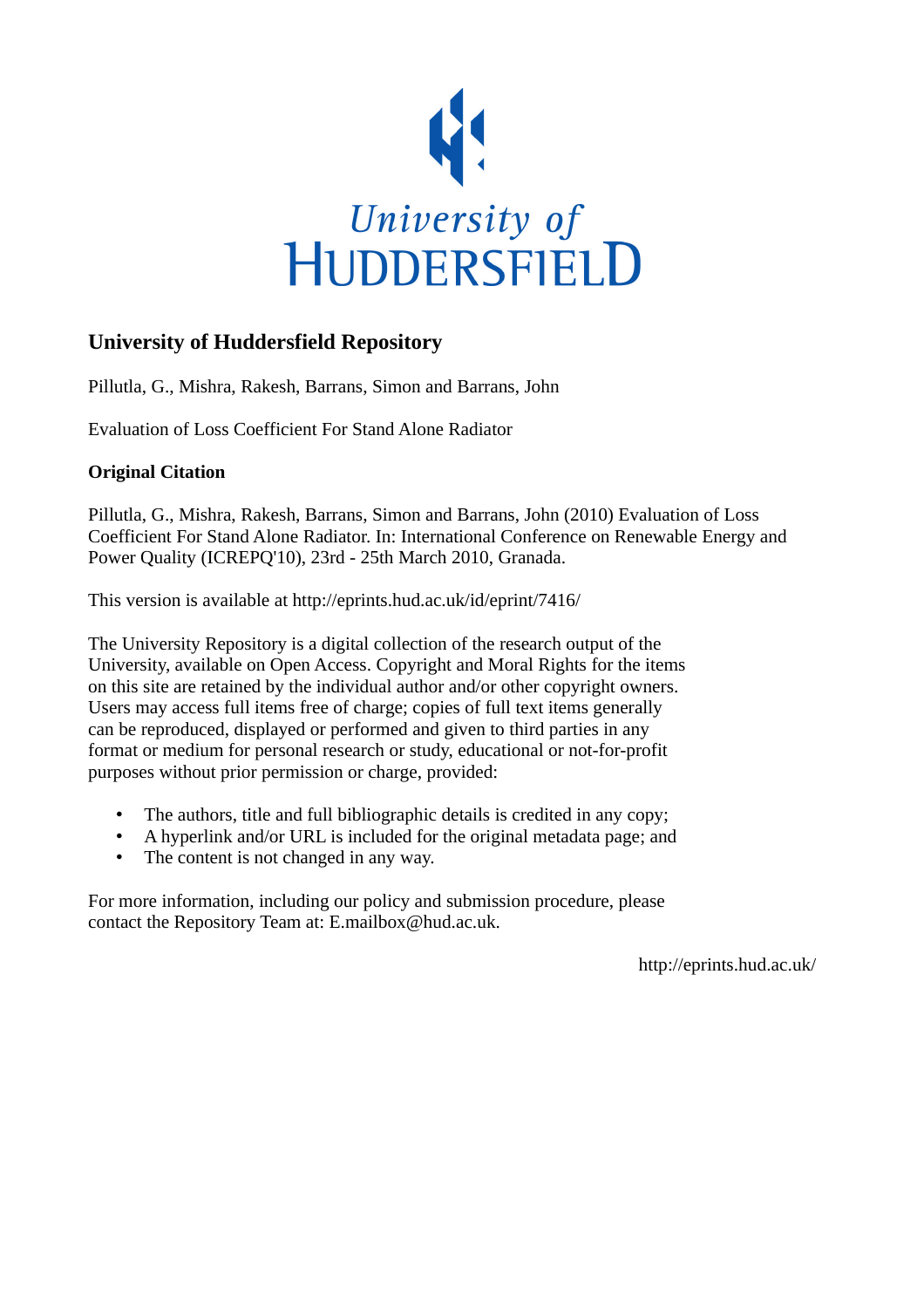# **Evaluation of Loss Coefficient For Stand Alone Radiator**

 $G.Pillutla<sup>1</sup>, R. Mishra<sup>1</sup>, S.M.Barrans<sup>1</sup> J.Barrans<sup>2</sup>$ 

<sup>1</sup> University of Huddersfield, Queensgate, Huddersfield HD1 3DH, UK  $2$  Heights – UK Limited, Halifax, UK Phone/Fax number: +00447821683892, e-mail: **g.pillutla@hud.ac.uk**, **r.mishra@hud.ac.uk**

Abstract In the UK, domestic heating contributes to about 40% of annual energy consumption. Effective and efficient heating systems are essential to drive the cost of heating down. Although there are several types of heating systems, radiators are the most popular heat emitters. Head loss in a radiator depends on various design parameters based on fluid flow path conditions and design of the radiator. The work presented in this paper identifies and compares the loss co-efficient for two most common configurations of radiators used in domestic heating systems. These are Bottom-Bottom Opposite Ends (BBOE) and Bottom-Top Opposite Ends (BTOE) configurations for a standalone system. In a standalone radiator design the loss co-efficient K value varies with the panel configuration and flow path in the BBOE and BTOE layouts. Similar to loss co-efficient in a pipe system the K value in a radiator system is a function of the Reynolds number. It has been found that double and single panel radiators have significantly different behaviour for the two flow layouts with higher K values for the BTOE configuration at lower velocity.

### **Key words**

Flow path, Double panel, Single Panel, K value, Frictional loss

## **1. Introduction**

Domestic and industrial heating systems construe a big industry in cooler countries, globally. Radiators in a central heating system have been a primary source of domestic heating in the UK for several decades. In a typical central heating system, water is heated at a "central node" (boiler) and is then pumped through the pipe work to individual radiators. The radiators act as heat exchangers and heat the ambient air. This system has several drawbacks which include little flexibility, limited controllability and poor expandability.

A stand alone system overcomes the drawbacks of a central heating system by having closer monitoring and control of heat and flow. Such a system has a reduced number of convector fins which are replaced by a metal heating element and a pump to circulate the water within a closed loop. A controller with a thermostat on the heating element is used to regulate the temperature of water/fluid. A radio frequency remote thermostat monitors the room temperature and feeds back to the control board in the radiator. Each unit is self contained and may be operated individually or as part of groups of radiators.

Radiators have been analyzed for their performance by various researchers. Peach, Walters and Ward [1]-[3] have found that the aspect ratio (length vs. height) of the radiator has a direct influence on radiator heat output. About 30- 50 % of the radiator heat output is emitted by radiation and the remainder through convection. Emissivity of the surface affects the performance and studies recommend an oxidized metallic surface for best performance.

Beck et. Al, [4] have carried out extensive investigation to analyze the working of radiator panels in a central heating system. They have reported that the output of radiators can be increased by optimizing the location of the radiators within the room. Also decreasing the height above the ground and by increasing their spacing from the wall would improve the air flow characteristics over the radiator. The attachment of convector fins to panel radiators increases the surface area and hence the convective heat transfer. They also concluded that different combinations of fluid entry and exit positions can affect radiator performance. Peach [1] observed that introducing the flow at the top and exit at the bottom on the opposite end (TBOE) can improve the temperature distribution within the radiator in a central heating system; this would perform better than the Bottom Bottom Opposite Ends (BBOE) configuration. This layout is currently used in standard installations. Hot water introduced at the bottom of the radiator influences the flow pattern by rising to the top due buoyancy. Gravity also influences the flow pattern. The point of entry and exit are hence critical to achieve maximum temperature drop in the fluid, consequently increasing the amount of heat transferred.

Ward's [3] work has identified that the as the flow rate is reduced the residence time of water in the radiator increases resulting in lower return temperature. McIntyre [5] further concluded that the heat output of a radiator decreases with a decrease in flow rate of water; while Giesecke [7] has found that in a central heating radiator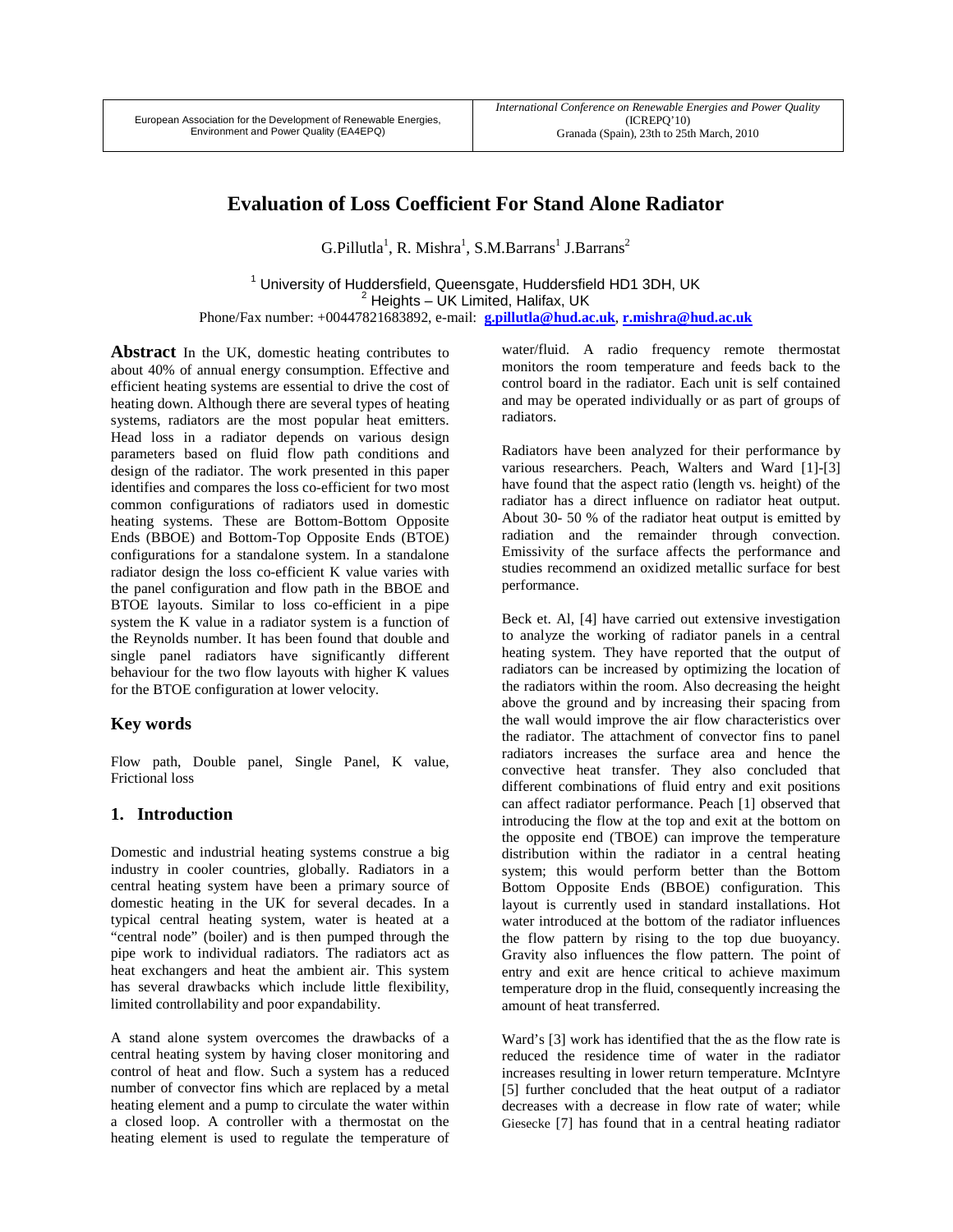frictional head loss increases with the increase in flow rate. Design of the system has implication on the thermal output of the system. The flow rate in a given system influences its heat output and hence a suitable pump should be selected to meet the pumping demand for maximum heat output whilst accounting for the head loss in the system.

A combination of flow rate, temperature drop and mixing of fluid in the radiator make it difficult to predict the output of the radiator in practice particularly in conjunction with thermostatic control valves. Due to use of a dedicated pump the flow rate within a radiator in standalone systems is higher than that in conventional systems. This results in mixing. Unlike a central heating system, a combination of thermistor and room air temperature sensor for each radiator, maintains the inlet temperature within  $+/- 3$  deg C. This influences the flow path of the water/fluid. Previous work by Pillutla [7] on the effect of point of entry on the thermal performance of radiators suggests that a BTOE layout produces a uniform temperature distribution and maximum temperature drop. The present work aims to develop an empirical relationship between the pipe configuration geometry and the head loss coefficient for a standalone radiator system. This relationship would help increase the understanding of characteristics of a standalone radiator system, optimise its flow and consequently help reduce the required pumping power for maximum heat emission.

## **2. EXPERIMENTAL SETUP AND RANGE OF PARAMETERS**



**Figure 1: Experimental Setup** 

In the present investigation a number of studies have been carried out experimentally. For this purpose both double panel and single panel radiators with different combinations of point of fluid entries were used as a standalone system. Both the radiators were 300mm high and 600mm long. They were sourced from a single supplier to eliminate the effect of material grade, profile, end connector size and shape.Table 1 lists various parameters that have been measured or computed in the present investigation. Figure 1 shows the schematic diagram of the experimental setup. The diagram shows (1) control unit comprising heater element control electronics and a circulating pump. The outlet of the pump is connected to the bottom left of the radiator (4), this point would be referred to as the inlet point and is common for both the layouts. For the first configuration (BBOE) the outlet of the radiator is at the bottom right of the radiator. Water is filled using the top left entry point. The top right point is fitted with an air bleed valve to ensure the radiator is completely filled with water. For a

BTOE configuration the outlet is at the top right of the radiator with the bleed valve located at the top left. The water is filled at bottom right for BTOE layout. To evaluate the flow performance digital pressure gauges (3) and (6) were used at inlet and outlet to measure the. A ball valve is used to control the flow rate of water in the system. A flow meter is used between the outlet of the pump and the inlet of the radiator to determine the flow rate. To evaluate the thermal performance K-type thermocouples (2) and 5 were used to measure the inlet and outlet temperatures of water. For the purpose of the study the temperature has been fixed at 70 deg C and the performance is evaluated at flow rates corresponding to two valve position (100% and 50%). An eight channel 'Squirrel Data Logger' is used to log the information at 10 sec intervals.

| Symbol                     | <b>Description</b>      |
|----------------------------|-------------------------|
| $H_f$                      | <b>Total head loss</b>  |
| ΛP                         | Pressure difference     |
|                            | between inlet and       |
|                            | outlet of radiator      |
| $\rho$                     | Density of fluid        |
| g                          | Gravitational           |
|                            | acceleration            |
| V                          | Mass flow rate          |
| k                          | Constant                |
| $f_c$                      | Co-efficient of surface |
|                            | friction                |
| $D_{\scriptscriptstyle H}$ | Hydraulic diameter      |
| $R_{\scriptscriptstyle e}$ | <b>Reynolds Number</b>  |
| $\mu$                      | Dynamic viscosity       |
| А                          | Area of cross section   |
| P                          | Perimeter of cross      |
|                            | section                 |

**Table 1: Description of parameters**

| Parameter                         | Range                                          |
|-----------------------------------|------------------------------------------------|
| $P1 \rightarrow$ Inlet pressure   | $\overline{0.64-2.98 \times 10^5}$ Pa          |
| $P2 \rightarrow$ Outlet pressure  | $0.47 - 2.42 \times 10^5$ Pa                   |
| $V \rightarrow$ Mass flow rate of | $2.76 - 6.74 \times 10^{-5}$ m <sup>3</sup> /s |
| water                             |                                                |

#### **Table 2: Description of Parameters**

To start the experiment the rig was setup for the required configuration (BBOE or BTOE). The experiments were done in a temperature controlled environment to ensure maximum thermal load on the system. Once the room temperature was stabilized the thermocouples, flow meter and pressure sensors were connected to the computer via the data logger. The operating temperature of the radiator was set using a radio frequency controller. The experiments were conducted using a mechanical valve and the flow rate of the system was to 50% and 100% valve opening position. The data logger software and a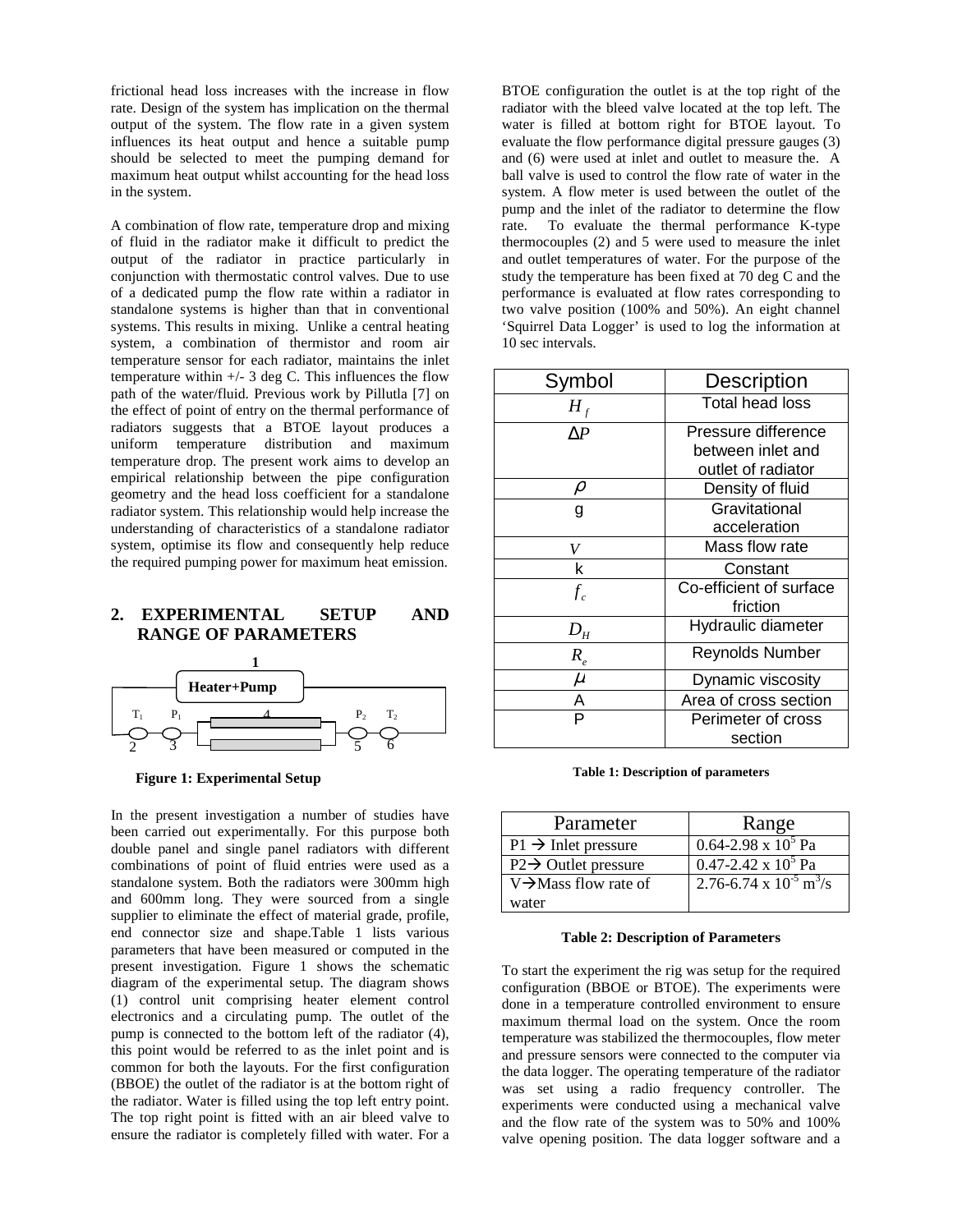thermal camera were set to capture the readings and images at 10 sec interval. The thermal camera captures the flow of hot fluid within the radiator. The images are used to quantify the radiator surface temperature and help visualize the fluid path. The radiator was now turned on and left running for 60 minutes. The data for the present study was used after the system reached a steady state.

Head loss in standalone alone system can be mainly attributed to loss at entry, loss in the radiator panel and loss at the exit. Where, loss in the radiator is a combination of frictional loss and the complexity of fluid path for the given condition. To capture the effect of inlet and outlet connector and the radiator, care was taken that theta the pressure gauge 3 was located at the upstream of inlet connection and gauge 6 at the downstream outlet connector and flow control valve. For a set valve position, it has been observed that there is approximately 10% variation in the flow velocity. Head loss in a system is computed by equation 1. It is very difficult to determine the surface friction co-efficient for the radiator due to the complexity of the geometry and access to the flow path. Hydraulic diameter is typically calculated by using equation 4. Due to wide range of path length within the radiator for different pipe layouts and panel configuration, hydraulic diameter of the inlet pipe has been used as for the study. 'K' is a constant for the system under consideration dependant on friction coefficient of system and hydraulic diameter.

$$
H_f = f_c \frac{L}{D_H} \frac{V^2}{2g} = K \frac{V^2}{2g} = \frac{\Delta P}{\rho g}
$$
 (1)

Where

$$
K = F(f_c, D_H)
$$

Therefore

$$
K = \frac{H_f \times 2g}{V^2} = \frac{2 \times \Delta P}{\rho V^2}
$$
 (2)

$$
R_e = \frac{\rho V D_H}{\mu} \tag{3}
$$

$$
D_H = \frac{4A}{P}
$$
 (4)

## **3. RESULTS AND DISCUSSIONS**

The pressure measured at the inlet and outlet of the radiator was used to compute the pressure drop, which in turn was used to compute the loss co-efficient based on equation 2. The following results compare the nondimensional loss co-efficient for different panel and pipe configurations. Loss co-efficient against velocity has been illustrated in figure 2 to study the trend for the two

pipe layouts in a single panel radiator. BBOE and BTOE configurations have similar trends, where the value for the loss co-efficient K drops with the increase in velocity. Overall a BTOE configuration has a higher loss coefficient than BBOE. K at 50 % flow rate (velocity of 0.25m/s) for a single panel radiator in a BBOE layout was found to be 475.8 and 529.64 for a BTOE layout. The loss co-efficient was found to be 308.73 and 276.2 at 100% flow rate (velocity of 0.33 m/s) for BTOE and BBOE configurations respectively. The change in the loss co-efficient in a BTOE configuration is 220 which is higher than BBOE at 199.6. As shown in figure 3 the two double panel radiators have very similar trend for the two pipe configurations, with the slopes varying within 3% of each other. Nevertheless the trend in a double panel radiator is more gradual as compared to a single panel type. Similar to the single panel radiator the loss coefficient (K) is higher in a BTOE configuration than in BBOE configuration.



**Figure 2: Constant k as a function Velocity [Single Panel]** 



**Figure 3: Constant k as a function Velocity [Double Panel]** 

Loss co-efficient at 50 % flow rate (velocity of 0.28 m/s) for a double panel radiator in a BBOE layout is 362.79; and it is 434.92 for a BTOE layout. The loss co-efficient is 276.88 and 210.29 at 100% (velocity of 0.36 m/s) flow rate for BTOE and BBOE layouts respectively. The difference in loss coefficients in the two radiators and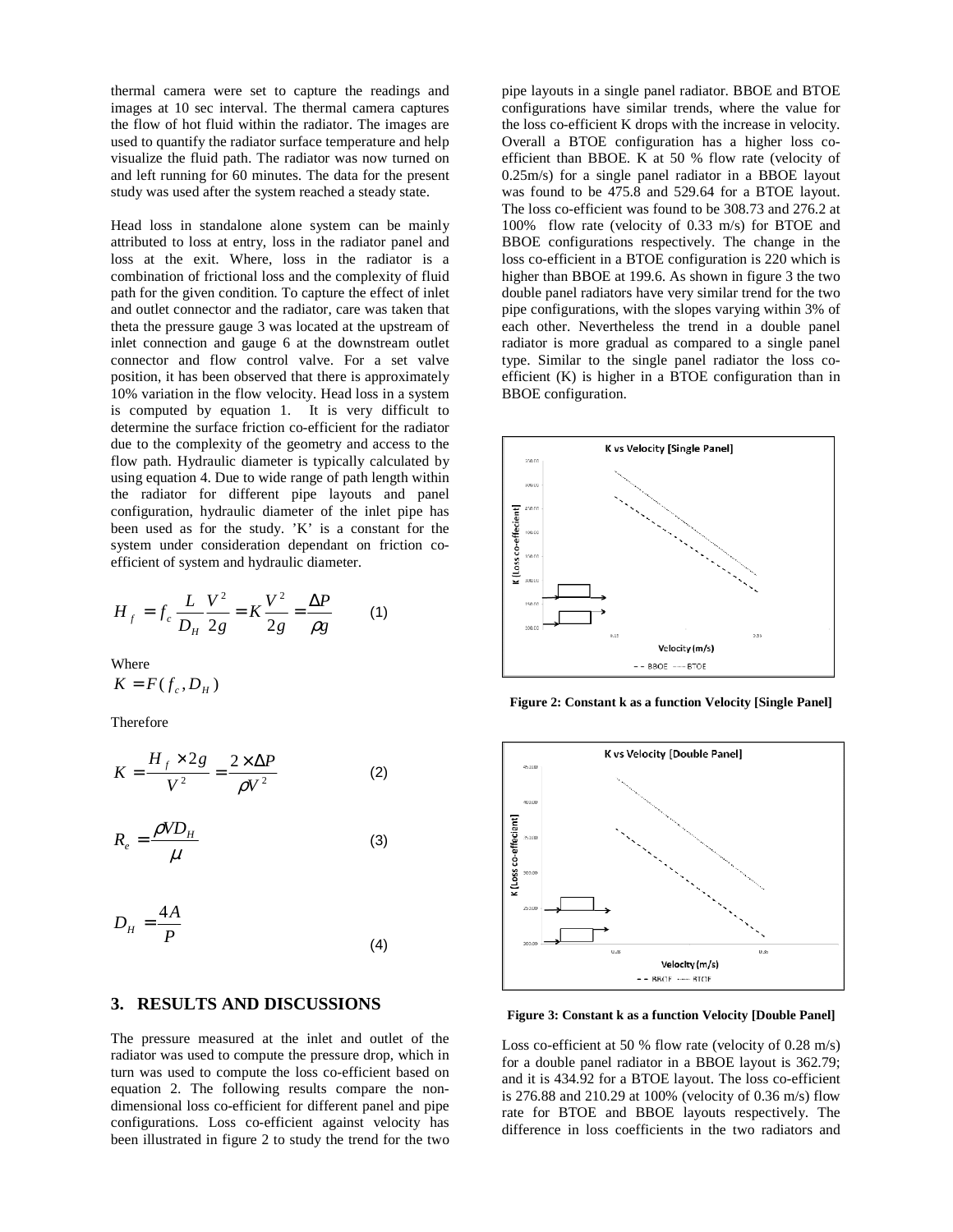pipe layouts can be attributed to different flow path within the radiator. This is further supported by thermal images for the respective flow conditions shown in table 3. In a BBOE layout for the both radiator designs a portion of the hot water rises up and flows across the top after it enter the radiator at the bottom left corner. The remaining water flows across the bottom towards the exit point of the radiator. The two systems show differences as the flow develops, and the path becomes more complicated.

After the hot water enters the radiator in the BTOE configuration there is an equal distribution of flow near the top of the radiator and across its bottom. The water tends to rise in the single panel radiator. Similar to the BBOE layout the path gets complex as the flow develops further.

For a straight pipe the frictional co-efficient is expressed by equation 5 [8], where A is constant for a system depending on fouling. Loss co-efficient, being a function of frictional co-efficient and hydraulic diameter, can effectively be expressed as a function of the Reynolds number. The effect of pipe configuration on the correlation has been evaluated for a double panel radiator in figure 4.

$$
f_c = \frac{A}{\text{Re}^{0.145}}\tag{5}
$$





As indicated by the curves in fig.4, the loss coefficient in the radiator decreases with an increase in Reynolds number for both pipe layouts investigated. In the BBOE configuration the loss co-efficient is 362.79 at 4224 Reynolds number and 210.29 at 5341 Reynolds number. The loss co-efficient for a double panel BBOE configuration can be expressed as a function of Reynolds number by equation (6).

$$
K = \frac{1 \times 10^{11}}{\text{Re}^{2.325}}\tag{6}
$$

The loss co-efficient in the BTOE configuration is greater than in the BBOE layout with the K value of 434.92 at 50% flow rate and 276.88 at 100% flow rate. Similarly BTOE configuration in a double panel radiator can be expressed by equation (7).

$$
K = \frac{6 \times 10^{10}}{\text{Re}^{2.239}}\tag{7}
$$

On comparing equation 6 and 7 it can be observed that the constant A for the double panel BBOE configuration is  $1\times10^{11}$ , while in a double panel BTOE layout it is  $6 \times 10^{10}$ .

The exponent values for the Reynolds number are 2.325 (eq.6) and 2.239 (eq.7) for the BBOE and BTOE layouts. These two values differ by only 3.7 %, further confirming that the two layouts have very similar trends in a double panel radiator.

Figure 5 illustrates loss co-efficient as a function of Reynolds number for a single panel radiator. Contrary to the double panel radiator the two pipe layouts do not have similar trends. BBOE layout has a gradual drop in the loss co-efficient with K value of 475.8 at 50 % flow rate and a Reynolds number of 3821. At 100% flow rate the K value for the BBOE configuration is 276.2 and is 262.69 for the BTOE configuration. The power curves for the two pipe layouts cross over at K value of 370 and Reynolds number of 4250. Equation 8 and 9 give the relation between the K value and Reynolds number for the single panel BBOE and BTOE layout respectively.

$$
K = \frac{2 \times 10^{10}}{\text{Re}^{2.096}}\tag{8}
$$

$$
K = \frac{4 \times 10^{11}}{\text{Re}^{2.5}}\tag{9}
$$



**Figure 5: Loss Co-efficient Constant vs Reynolds Number [Single Panel Radiator]**